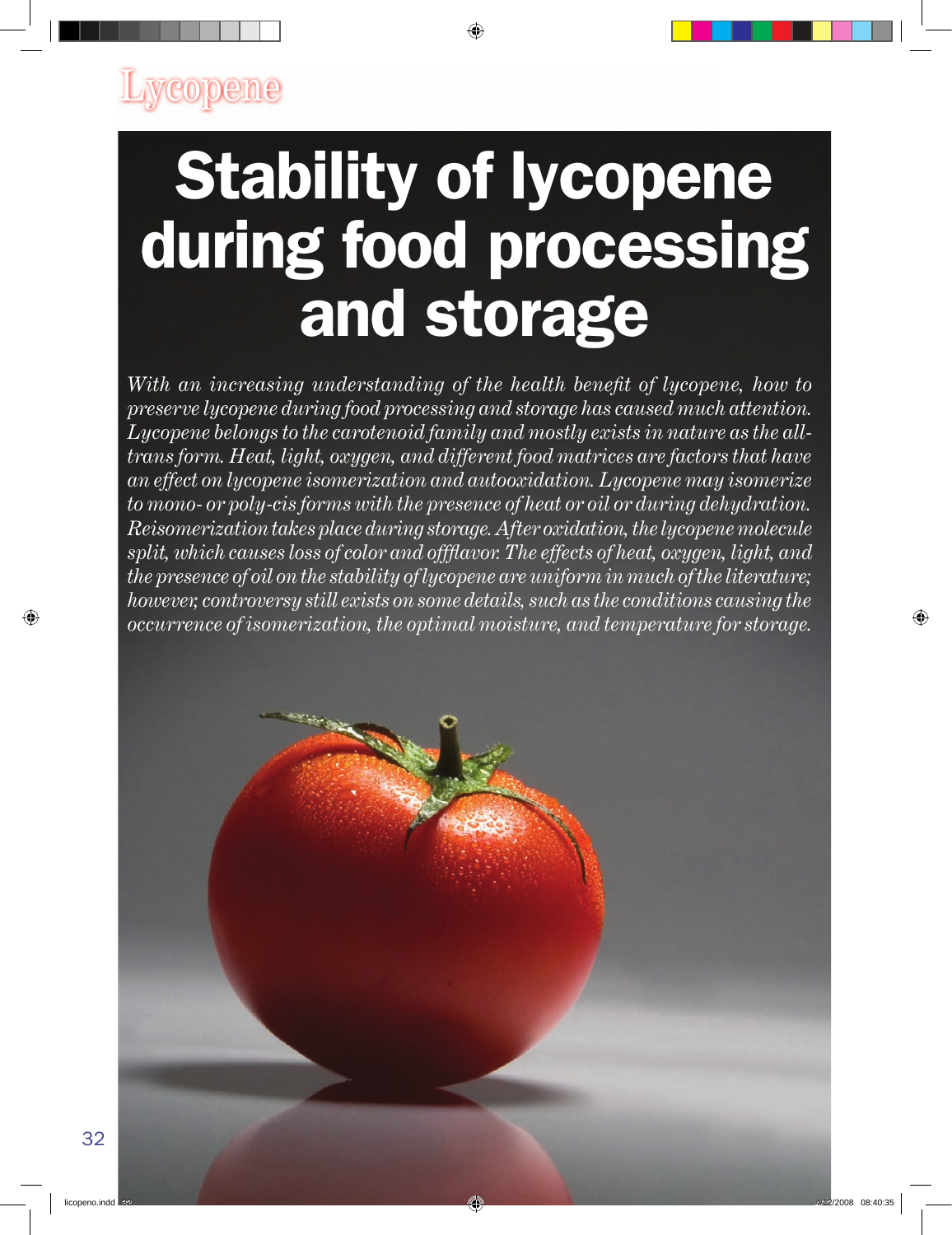ycopene is a natural pigment that imparts red color to tomato, guava, rosehip, watermelon, ycopene<br>
pigment<br>
red color t<br>
va, rosehip,<br>
va, rosehip,<br>
d<br>
to fruits) and tomato

and pink grapefruit<sup>1</sup>. Tomatoes (especially d e e p - r e d fresh toma-

to fruits) and tomato products are considered the most important source of lycopene in many human diets (see Tables 1 and 2); therefore most of the research on lycopene focus on tomato and tomato products. Lycopene is deposited in the liver, lungs, prostate gland, colon, and skin in the human body, and its concentration in body tissues tends to be higher than those of all other  $carotenoids<sup>3,4</sup>$ .

Lycopene has been shown in epidemiological and experimental studies to protect against prostate cancer, breast cancer, atherosclerosis, and associated

coronary artery disease. It reduces low-density lipoprotein oxidation and helps reduce cholesterol levels in the blood. In addition, preliminary research suggests lycopene may reduce the risk of macular degenerative disease, serum lipid oxidation, and cancers of the lung, bladder, cervix, and skin<sup>3</sup>.

The configuration of lycopene enables it to inactivate free radicals. As an antioxidant, lycopene has a singletoxygenquenching ability twice as high as that of β-carotene and 10 times higher than that of α-tocopherol (a vitamin E relative)<sup>5</sup>. According to Rao and Shen<sup>6</sup>, lycopene intake of 5–20mg produced a significant increase in serum lycopene levels for both ketchup and lycopene capsules. Lipid and protein oxidations were also observed to be reduced significantly.

Lycopene participates in a host of chemical reactions hypothesized to prevent carcinogenesis and atherogenesis by protecting critical cellular

## **TABLE 1 - LYCOPENE CONTENTS OF COMMON FRUITS AND VEGETABLES**

| <b>Frutis/vegetables</b> | Lycopene (µg/g of weight) |
|--------------------------|---------------------------|
| <b>Tomatoes</b>          | $8.8 - 42.0$              |
| Watermelon               | 23.0-72.0                 |
| Pink guava               | 51.0                      |
| Pink grapefruit          | 33.6                      |
| Papaya                   | 20.0-53.0                 |
| Apricot                  | < 0.1                     |

#### **TABLE 2 - LYCOPENE CONTENTS OF COMMON TOMATO-BASES FOODS**

| <b>Tomato product</b>   | Lycopene (µg/g of weight) |
|-------------------------|---------------------------|
| Fresh tomatoes          | 8.8-42.0                  |
| <b>Cooked tomatoes</b>  | 37.0                      |
| Tomato sauce            | 62.0                      |
| Tomato paste            | 54.0-1,500.0              |
| Tomato soup (condensed) | 79.9                      |
| Tomato powder           | 1126.3-1,264.9            |
| Tomato juice            | 50.0-116.0                |
| Pizza sauce             | 127.1                     |
| Ketchup                 | 99.0-134.4                |

biomolecules, including lipids, proteins, and DNA. Although the antioxidant properties of lycopene are thought to be primarily responsible for its beneficial properties, nonoxidative mechanisms are involved in lycopene's bioprotective activity. Evidence is accumulating to suggest that other mechanisms such as intercellular gap junction communication, hormonal and immune system modulation, and metabolic pathways may also be involved<sup>7</sup>.

With increasing interest and awareness of the health benefits of lycopene. lycopene has been used in functional foods and nutraceuticals, and its stability during food processing and storage has drawn more and more attention.

# **PHYSICAL AND CHEMICAL PROPERTIES OF LYCOPENE**

Lycopene belongs to the carotenoid family. Carotenoids are red, yellow, and orange pigments that are widely distributed in nature. Of the more than 700 naturally occurring carotenoids identified thus far, as many as 50 may be absorbed and metabolized by the human body. Only carotenoids have been identified in human serum, and lycopene is the most abundant. Chemically, carotenoids can be divided into two major classes. Carotenoid species in the first class are the highly unsaturated hydrocarbon carotenoids such as lycopene, α-carotene, β-carotene, γ-carotene, and ξ-carotene, which contain no oxygen and are usually orange and red in color. Because they are highly unsaturated, they are particularly susceptible to oxidation. Xanthophylls are the second class, which are oxygenated derivatives and contain one or more oxygenated group substituents at particular sites on the terminal rings4,8. Physical and chemical factors known to degrade carotenoids include elevated temperature, exposure to light, oxygen, and extremes in pH, and active surfaces<sup>9</sup>. Carotenoids are sensitive to isomerization in heat, light, or iodine, and to aerial oxidation $10,11$ . During food thermal processing (cooking, heating, or dying), *trans*–*cis* isomerization of carotenoids can take place relative to the time–temperature exposure, while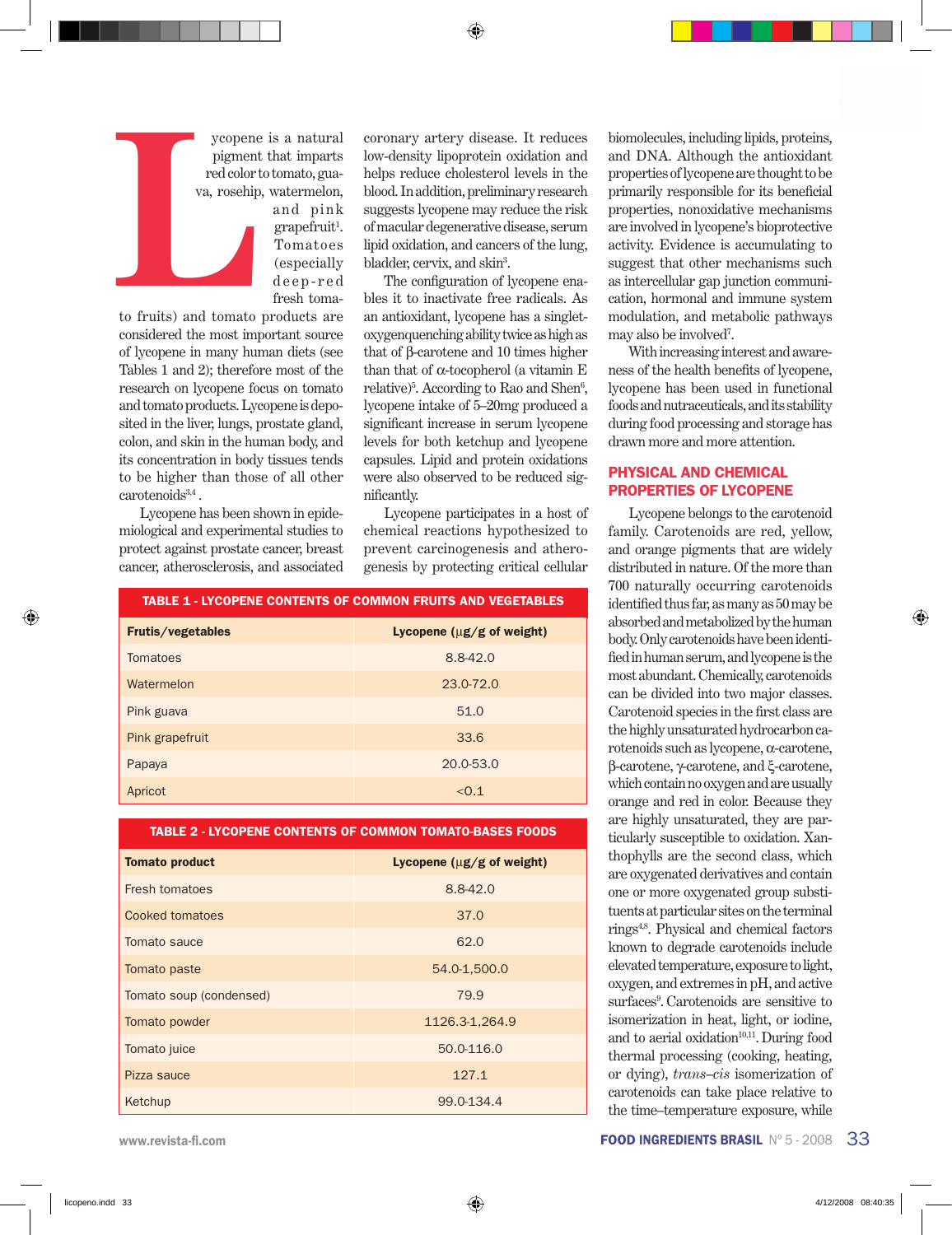

during storage there is no further *trans*– *cis* isomerization, and only *cis*–*trans* reversion and autioxidation are observed initially, followed by the depletion of *cis* isomers and then by all-*trans* autooxidation only12.*Cis*–*trans* reisomerization is explicable as a return from an unstable, energy-rich state to the more favored and stable "ground state," since introduction of *cis* bond(s) twists and contracts the molecule, making it energy richer and relatively more reactive13.

The basic chemical information on lycopene is fairly complete, with a research history dating back to the beginning of the century 9 . The molecular formula of lycopene is  $C_{40}H_{56}$ , and is an acyclic open-chain polyene with 13 double bonds. There are 11 conjugated double bonds arranged in a linear array, making it longer than any other carotenoid. The acyclic structure of lycopene causes symmetrical planarity, and therefore lycopene has no vitamin A activity. Lycopene is more soluble in chloroform, benzene, and other organic solvents than in water. The solubility of lycopene in vegetable oil is about 0.2 g/L at room temperature<sup>14</sup>. In aqueous systems, lycopene tends to aggregate and to precipitate as crystals. This behavior is suspected to lower lycopene bioavailability in humans<sup>15</sup>. In ripe tomato fruits, lycopene exists as elongated, needlelike crystals. The molecular structure of lycopene is shown in Figure 1.

Lycopene may be expected to undergo two changes during processing and storage: isomerization from all*trans* to mono-*cis* or poly-*cis* forms, and oxidation<sup>16, 17</sup>. The all-*trans* isomer of lycopene is the most predominant geometrical isomer in fruits and vegetables (about 94–96% of total lycopene in red tomato fruit) and is the most thermodynamically stable form. In nature, lycopene exists in the all-*trans* form, and seven of these bonds can isomerize from the *trans* form to the mono- or poly-*cis* form under the influence of heat, light, or certain chemical reactions. In human serum and tissue, on the other hand, *cis* isomers of lycopene contribute more than 50% of total lycopene4, 18. *Cis* isomers of

lycopene have physical characteristics and chemical behaviors distinct from those of their all-*trans* counterpart, including decreased color intensity and lower melting points; they are more polar than their all-*trans* counterparts, less prone to crystallization, and more soluble in oil and hydrocarbon solvents9 . Experimental results revealed that *cis* isomers of lycopene are better absorbed by human than the all-*trans*  $form<sup>19</sup>$ .

The autooxidation of lycopene is irreversible and will lead to fragmentation of the molecule, producing acetone, methylheptenone, laevulinic aldehyde, and probably glyoxal, which cause apparent color loss, and typically hay- or glass-like odors evolve16, 17.A reaction pathway of lycopene during production and storage of tomato powder was proposed by Boskovic<sup>13</sup> as shown in Figure 2.

Lycopene is absorbed more efficiently by the human body after it has been heat-processed into juice, sauce, paste, or ketchup<sup>20, 21</sup>. Because that lycopene is enclosed in the fresh fruit or vegetable tissue, only a portion of the lycopene is released. Food processing may improve lycopene's bioavailability by breaking down cell walls, which weakens the bonding forces between lycopene and tissue matrix and increases the surface area available for digestion. Additionally the chemical form of lycopene may be altered from *trans* isomers to *cis* isomers by the temperature changes involved in processing and therefore enhancing absorption in the body4 .Also, because lycopene is fat-soluble, absorption into tissues is improved when oil is added to the diet. At the same time, although lycopene is available in supplement form, it is likely there is a synergistic effect when it is obtained from the whole fruit instead, where other components of the fruit enhance lycopene's effectiveness<sup>5</sup>.

# **DEGRADATION OF LYCOPENE DURING PROCESSING**

Under different food processing conditions, lycopene undergoes degradation via isomerization and oxidation, which impact its bioactivity and reduce the functionality for health benefits. The degradation reactions of lycopene are influenced by factors such as reaction medium, temperature, physical state, and environmental conditions. The most important factors during processing are heat, light, and oxygen.

#### **HEAT**

**FIGURE 1 - MOLECULAR STRUTURE OF LYCOPENE** 

Lee and Chen<sup>22</sup> studied the stability of lycopene by heating standard lycopene (dissolved in high-performance liquid chromatography-grade hexane) at 50°C, 100°C, or 150°C. For 50°C treatment, there was no significant change of all*trans*-lycopene found within the first 12 hours; however, the content began to decline thereafter. The levels of the mono-*cis* forms of lycopene were found to decrease with increasing heating time, which indicate that the degradation rates of mono-*cis*-lycopene may be greater than the formation rate. Unlike the mono-*cis* forms of lycopene, the percent change of two di-*cis* isomers showed increasing trends, which were probably because of conversion of mono*cis*-lycopene.

There was a significant decrease of total lycopene after heating for 9 hours. This result revealed that isomerization was the main reaction during heating in the first 9 hours, after which the degradation reaction dominated. A similar result was observed for the concentration change of all-*trans*-lycopene and its *cis* isomers during heating at 100°C: The level of all-*trans*-lycopene decreased by 78% after 120 minutes of heating. The mono-*cis* forms of lycopene showed a decreasing trend. The levels of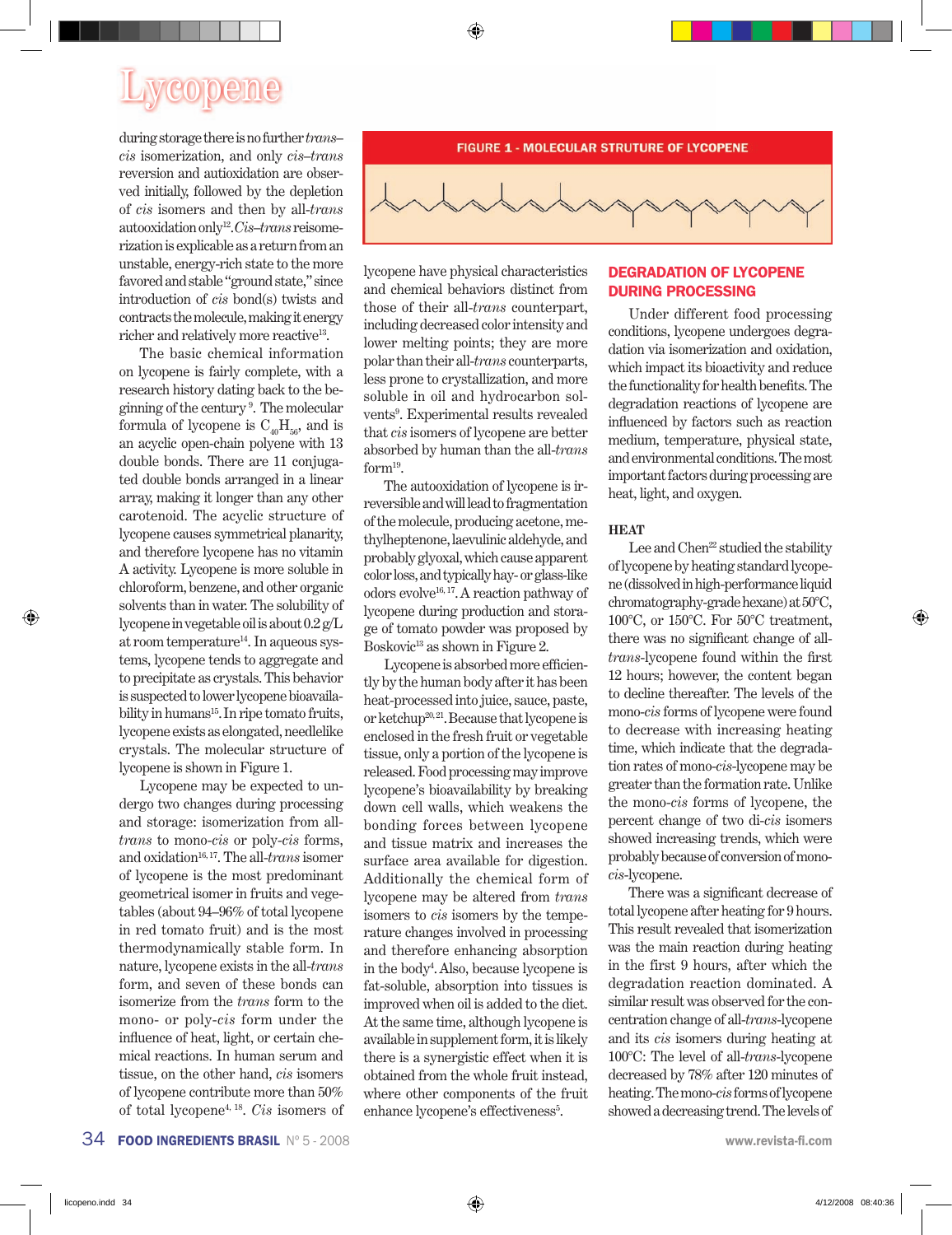

two di-*cis* isomers were found to rise in the first  $60$  minutes and then decreased. implying that di-*cis*-lycopene might be converted to mono-*cis*-lycopene or undergo degradation after prolonged heating. However, a large decrease was shown for the concentration of all*trans*-lycopene during heating at 150°C, and no lycopene was detected after 10 minutes. The levels of all the mono-*cis* forms of lycopene showed the same trend. In the first 4 minutes, the levels of di-*cis* isomers rose and then decreased afterward. The result indicated that the isomerization reaction was favored at the beginning and then the degradation dominated after prolonged heating at 150°C. Comparing the results, apparently with increasing temperature and heating time, degradation dominated over isomerization.

Shi et al.<sup>23</sup> dissolved extracted lycopene into canola oil and heated the sample at 25°C, 100°C, or 180°C. It was observed that increasing the temperature from 100°C to 180°C or increasing thermal treatment time increased the degradation of *trans* isomer and *cis* isomer of lycopene. Compared with the treatment at 25°C, the *cis* isomers increased with thermal treatment at 100°C, but dropped significantly with treatment at 180°C. These investigators suggested that degradation of lycopene was the main mechanism of lycopene loss when

heated above 100°C and that lycopene in general undergoes isomerization with thermal processing. However, the presence of certain macromolecules in fruits, such as in tomato, may offer protection for lycopene.

It was observed that lycopene loss and the rate of thermal isomerization were less while heating tomato pulp than when heating lycopene in organic solution<sup>16, 17</sup>. The results from Schierle<sup>18</sup> showed that heating tomato-based food in oil caused increased lycopene isomerization over that with heating in water, as shown in Table 3. Furthermore, Nguyen and Schwartz $24$  assessed the effect of several different heat treatments on lycopene's isomeric distribution in a variety of tomato products, as well as in organic solvent mixtures (hexane, methanol, acetone, etc.) containing all*trans*-lycopene.

Experimental results indicated that lycopene remained relatively resistant to heat-induced geometrical conversion during typical food processing of tomatoes and related products. The presence of fat is a factor that slows the isomerization reaction and protects the *trans*- and *cis*-lycopene isomers against oxidation. These researchers also found similar results as Lee and Chen<sup>22</sup> that lycopene in organic solvent isomerized readily as a function of time even in the absence of light and in the presence of other antioxidants.

According to Sharma and Maguer<sup>25</sup>, heating tomato pulp at 100°C for 120 minutes decreased lycopene content from

|                               | Lycopene (%)     |         |         |          |           |
|-------------------------------|------------------|---------|---------|----------|-----------|
| <b>Heafing time (minutes)</b> | <b>All-trans</b> | $5-cis$ | $9-cis$ | $15-cis$ | Other cis |
| In water                      |                  |         |         |          |           |
| $\circ$                       | 92.6             | 4.5     | 0.9     | 1.6      | 0.5       |
| 15                            | 92.3             | 4.4     | 0.9     | 1.6      | 0.5       |
| 30                            | 88.1             | 5.1     | 2.1     | 2.3      | 2.5       |
| 60                            | 87.1             | 5.2     | 2.2     | 2.7      | 3.0       |
| 120                           | 86.2             | 5.5     | 2.7     | 2.6      | 3.1       |
| 181                           | 83.4             | 6.1     | 3.6     | 3.2      | 3.8       |
| In olive oil                  |                  |         |         |          |           |
| $\circ$                       | 87.4             | 4.8     | 4.3     | 3.0      | 0.5       |
| 30                            | 85.2             | 5.8     | 5.5     | 2.9      | 0.5       |
| 90                            | 83.5             | 6.2     | 5.9     | 3.3      | 1.2       |
| 120                           | 80.3             | 7.0     | 6.9     | 3.2      | 2.6       |
| 180                           | 76.7             | 8.1     | 8.8     | 3.1      | 3.3       |

**TABLE 3 - EFFECT OF HEATING TREATMENT ON LYCOPENE** *TRANS* **AND** *CIS* **ISOMERIZATION IN AQUEOLUS AND OILY DISPERSIONS OF TOMATO PASTE (70**°**C)**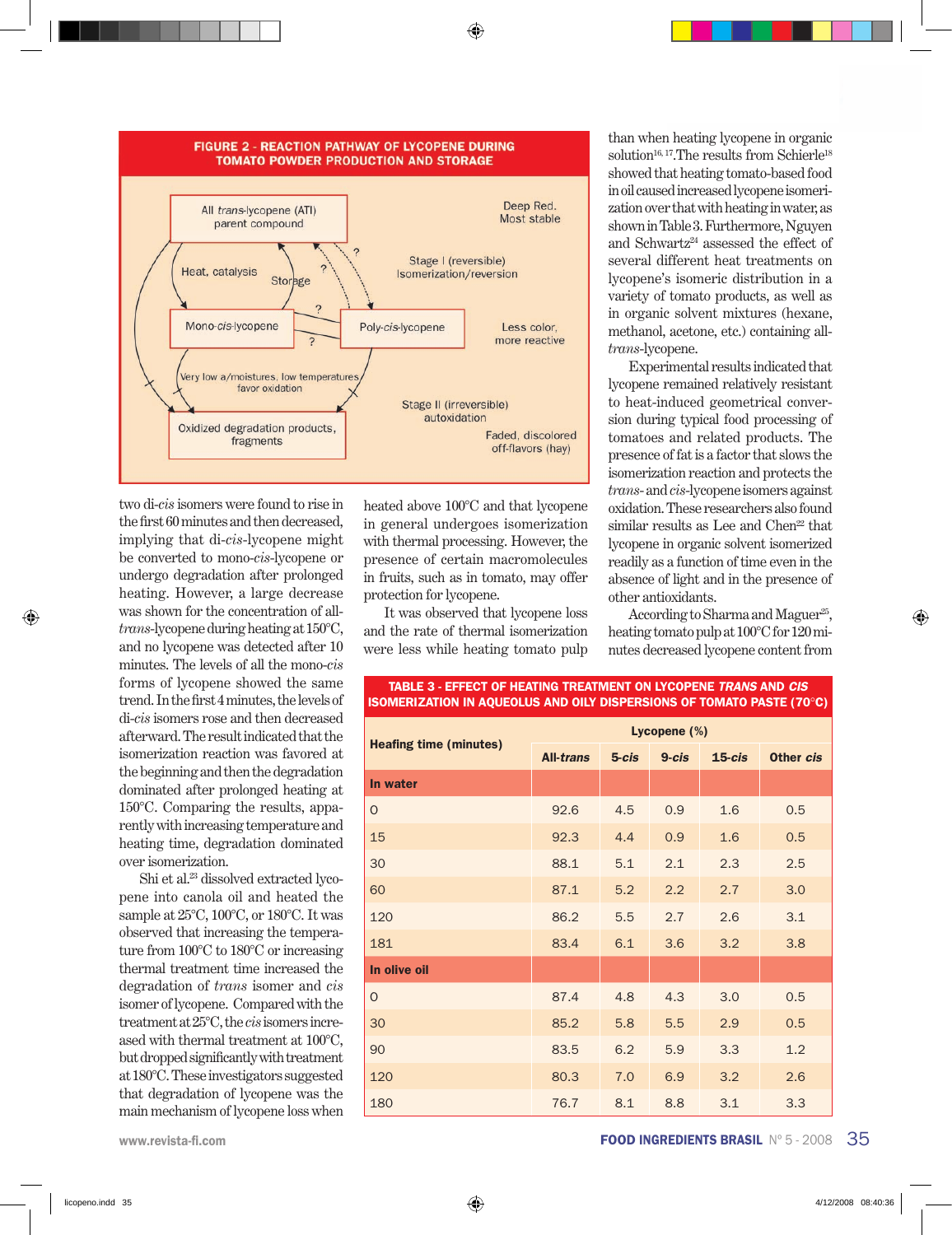

185.5 to 141.5 mg/100 g of total solids; however, the heating did not induce any observed isomerization. Research from Agarwal<sup>26</sup> showed that subjecting tomato juice to cooking temperatures in the presence of corn oil resulted in the formation of the *cis* isomeric forms. According to Ax et al.<sup>27</sup>, total lycopene content of oil-in-water emulsions decreased during thermal treatment with and without exposure to oxygen. Higher temperatures are directly correlated with increasing lycopene losses, and thermal treatment leads to a significant decrease in the concentrations of all*trans* and 13-*cis* isomer, while the concentration of the 9-*cis* isomer increased. Zanoni et al.<sup>28</sup> and Anese et al.<sup>29</sup> carried out thermal sterilization on tomato puree at temperatures around 100°C, and found no significant variations in the lycopene content. Takeoka<sup>30</sup> showed no consistent changes in lycopene levels as the fresh tomatoes were processed into juice; however, a statistically significant decrease in lycopene levels of about 9–28% occurred as the tomatoes were processed into paste, which requires a long heating time.

Shi et al.31 subjected tomato puree to intensive heat treatment—90°C, 110°C, 120°C, and 150°C for 1–6 hours—to promote isomerization and degradation of lycopene. The results, shown in Figures 3 and 4, indicate that the concentration of total lycopene steadily decreases with treatment (the higher the temperature, the faster the degradation), while the *cis* isomer levels increased but only during the first hour of heating. It was suggested that oxidation of lycopene was the main mechanism of lycopene loss when heated above 100°C, and that an optimum heating condition could be found to promote *cis* isomerization in tomato-based foods. Shi et al.<sup>31</sup> subjected another set of tomato puree samples to moderate heat treatment at 100°C for 5, 10, 30, and 60 minutes and found the longer the cooking time, the more lycopene loss occurred.

In conclusion, temperatures higher than 100°C and longer heating time lead to a larger percentage of lycopene degradation. Additionally, there is con-

troversy in the literature about whether the presence of oil during food preparation may increase the percentage of mono- or poly-*cis*-lycopene in food, and whether lycopene isomerization occurs in non–oil-based food. The molecular structural changes during heating are shown in Figure 5. High temperatures will break down molecules into small fractions<sup>32</sup>.

## **LIGHT**

Lee and Chen<sup>22</sup> studied lycopene by dissolving standard lycopene in hexane and illuminating illumination intensity ranged from 2,000 to 3,000 lux) the mixtures at 25°C for 6 days. The content of all-*trans*-lycopene was found to decrease with increasing illumination time; after a 144-hour exposure to light it amounted to a 94% loss (Figure 6). All the mono-*cis* isomers of lycopene showed inconsistent changes. For instance, the level of 5-*cis*-lycopene was found to increase in the beginning and then decreased after the illumination time reached 2 hours. A similar trend was observed for 9-*cis*-, 13-*cis*-, and 15-*cis*-lycopene. This result indicated that isomerization and degradation of lycopene and its *cis* isomers, during illumination, might proceed simultaneously. The increased level of



FIGURE 3 - EFFECT OF HEAT TREATMENT ON TOTAL LYCOPENE DEGRADATION

**FIGURE 4 - EFFECT OF HEAT TREATMENT ON CIS ISOMER DEGRADATION** 

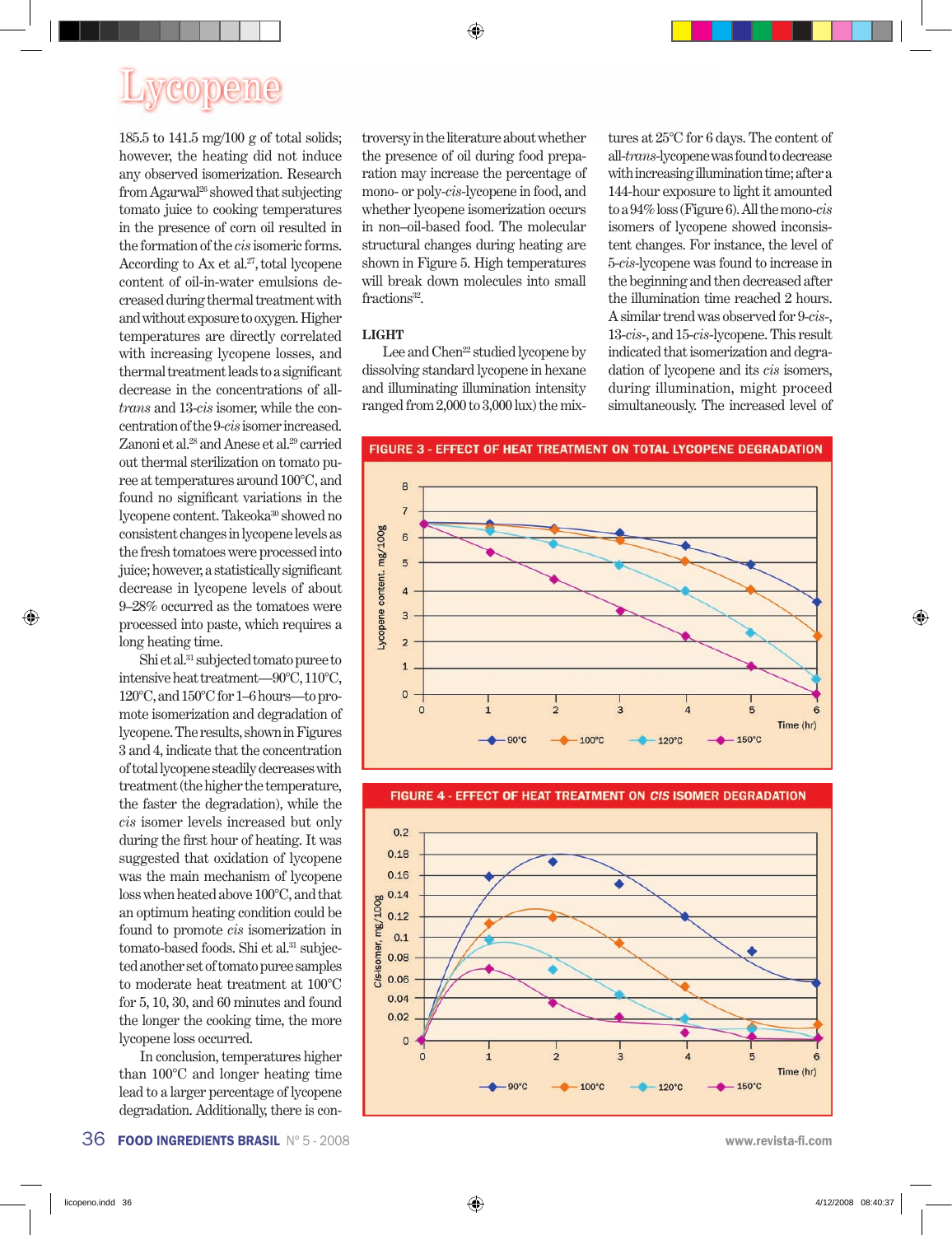

mono-*cis*-lycopene is probably because of the conversion of all-*trans*-lycopene, after which a decrease could occur for mono-*cis*-lycopene because it might be further converted to another *cis* form of lycopene through intermediate all*trans*-lycopene or undergo degradation. Compared with concentration, the percent changes of all-*trans*-lycopene and its *cis* isomers showed a different trend when the total amount of lycopene was taken into account.

Prior to illumination, the total amount of lycopene was found to contain 96.4% all-*trans*-lycopene, 0.99% 5-*cis*-lycopene, 0.71% 9-*cis*-lycopene, 0.60% 13-*cis*-lycopene, and 0.27% 15 *cis*-lycopene. After storage in light for 144 hours, a lycopene loss of 13.1% occurred for all-*trans*-lycopene, while



**FIGURE 6 - FIRST-ORDER PLOT FOR THE DEGRADATION OF AMOUNT OF LYCOPENE DURING ILLUMINATION AT 25°C FOR 144 HOURS** 

an increase of 1.47%, 0.92%, 5.28%, and 0.44% was found for 5-*cis*-, 9-*cis*-, 13-*cis*-, and 15-*cis*-lycopene, respectively. Di-*cis*lycopene also rose by 3.04%. The small percent loss of all-*trans*-lycopene during storage in light revealed that all-*trans*lycopene might be isomerized to form mono-*cis*- or di-*cis*-lycopene. This result may account for the percent increase of all the mono-*cis* and di-*cis* forms of lycopene during illumination.

Shi et al.23 irradiated lycopene in canola oil at 2,010 (outdoor), 900, 650, and 140 (indoor)  $\mu$ mol/m<sup>2</sup> s for 1–6 days and found that the loss in total lycopene, *trans* isomers, and *cis* isomers increased significantly as the intensity of the light irradiation increased. In their experiment, they found the light irradiation treatment caused more losses in total lycopene than heating treatments at 25°C, 100°C, and 180°C, while in both treatments the rate of *trans* isomer loss was greater than the *cis* isomer formation.

Again, since the research of Lee and Chen<sup>22</sup> and Shi et al.<sup>23</sup> was conducted using standard lycopene in organic solvent, it could be expected that a protective effect may occur when lycopene exists in vegetable or fruit matrices. The study of Sharma and Maguer<sup>25</sup> used fiber-rich fraction samples of tomato pulp under three different conditions: vacuum and dark, dark and air, and air and light, with storage at -20°C, 5°C, and 25°C for 60 days. The lycopene loss was highest in the presence of air and light at 25°C, and lowest under vacuum and dark.

According to Landers and Olson<sup>33</sup>, exposure of extracted lycopene to light should be avoided, and only gold, yellow, or red lights should be used.

# **OXYGEN**

The study of Wong et al.<sup>34</sup>found that air-packed tomatojuice powder retained the lowest lycopene evels compared with CO2-, N2-, or vacuum-packed samples. Also, as discussed earlier, vacuum and dark storage combination also gave the lowest lycopene loss in tomato pulp according to Sharma and Maguer<sup>25</sup>.

Henry et al.35 studied the effect of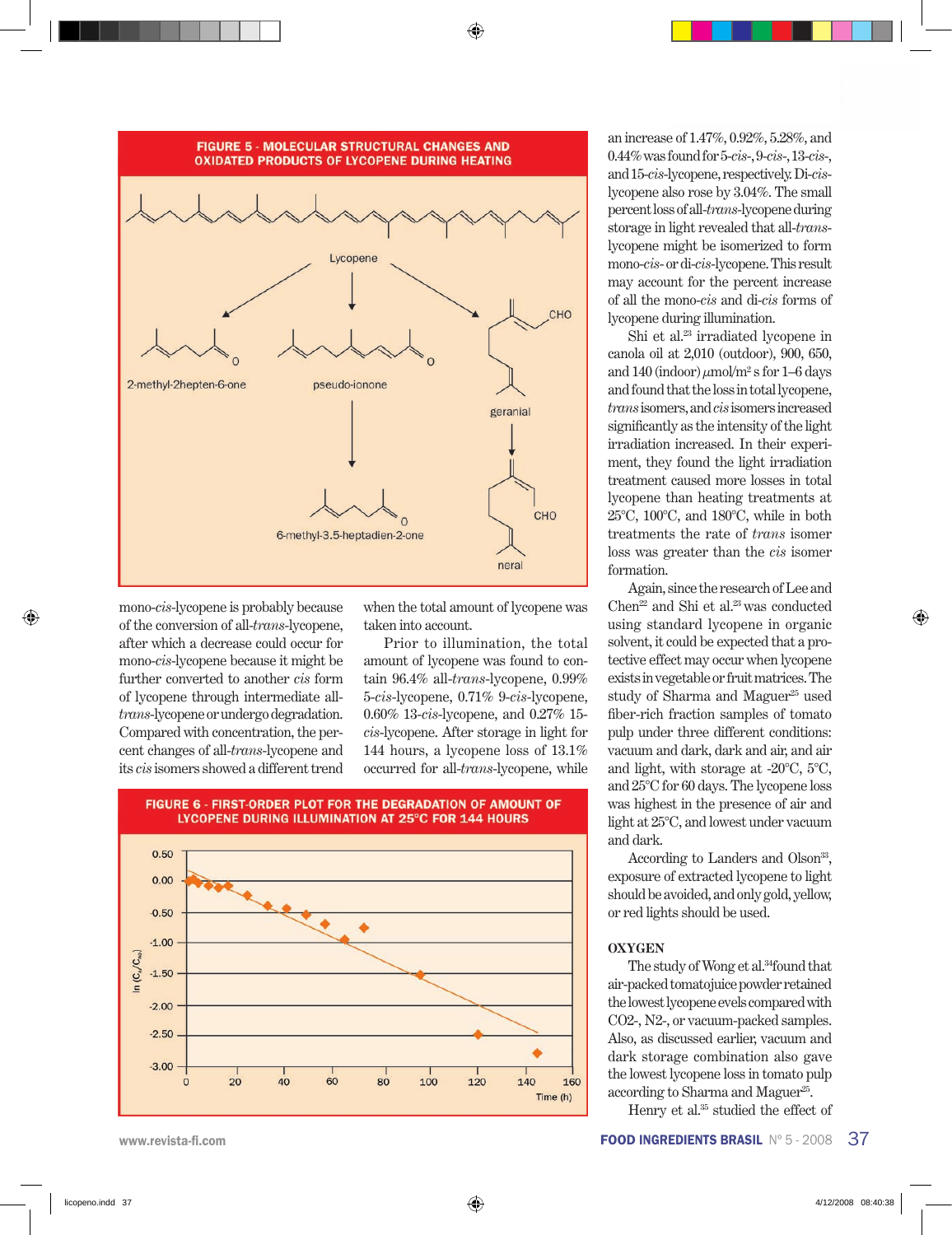

oxygen on the degradation of carotenoids in an aqueous model system. The standard lycopene was adsorbed onto a  $C_{18}$  solid phase and exposed to a continuous flow of water saturated with oxygen at 30°C. The results showed that 90% of lycopene was lost after 1 and 2 hours, while other carotenoids did not achieve an equivalent loss until 7 hours of exposure.

Ax et al.27dissolved lycopene in the oil phase of oil-in water emulsions, and the emulsions were filled into a glass flask with a sintered-glass frit, allowing continuous flushing with either synthetic air or nitrogen gas, thus providing oxygen saturation or oxygen-free conditions. At 25°C, about 25% of lycopene was degraded within 30 hours in the oxygenremoved emulsions, whereas a lycopene loss of about 80% was found for oxygen saturation. In the presence of oxygen, lycopene destabilization was about three times higher than in the absence of oxygen under inert conditions.

Nitrogen or argon headspace can be employed to keep exposure to atmospheric oxygen to a minimum. However, according to Ribeiro et al.<sup>36</sup>, removing oxygen in water by flushing the system with nitrogen produced no improvement of stability. Instead, the lycopene degradation was accelerated. On the other hand, complete exclusion of oxygen using the enzyme glucose oxidase led to far better stability.

### **DEHYDRATION**

In the dehydration procedure, degradation of lycopene is complex and depends on many factors such as oxygen exposure, moisture, temperature, presence of pro- and antioxidants, and  $\text{linids}^{28, 30}$ .

*Effect of dehydration techniques on lycopene degradation.* Shi37 researched lycopene degradation in tomatoes using different dehydration methods: vacuum-drying (55°C, 4–8 hours), conventional air-drying (95°C, 6–10 hours), and osmotic-vacuum-drying (first dehydrated with an osmotic treatment at 25°C for 4 hours, followed by vacuumdrying at 55°C for 4–8 hours). They found that the general tendency of lycopene retention in samples slightly decreased during the dehydration processes. During osmotic treatment, lycopene content remained essential constant. After osmotic-vacuum-drying, total lycopene retention in tomatoes was greater than that using vacuum-drying. Conventional air-drying decreased lycopene retention greatly in tomato samples, which was attributed to the influence of heat and oxygen. Possible reasons for good retention of lycopene during osmotic dehydration may be that the sugar solution keeps oxygen from the tomatoes, therefore reducing the oxidation of lycopene. Zanoni et al.38 performed a study on the loss of lycopene during air-drying. Tomato halves were dried in a cabinet air-dryer, at  $80^{\circ}$ C and  $110^{\circ}$ C, with an airflow rate of 1.5 m/second. During drying at 80°C, no significant lycopene loss occurred, whereas a significant, though small, loss (12% maximum) occurred at 110°C. Also, Sharma and Maguer<sup>25</sup> found that freeze-drying and ovendrying (25–75°C) of tomato pulp solids did not cause any loss in lycopene content.

These investigations demonstrated that lycopene is substantially stable to industrial dehydration; however, it was also noticed that air is a critical factor in terms of oxidative damage, when the product is exposed to high temperature and high oxygen levels.

*Effect of dehydration techniques on lycopene isomerization.* According to the study of Wong et al. $34$ , the all*trans-*lycopene levels of vacuum-dried tomato-juice powder samples packed under CO2, N2, or vacuum showed an initial loss, but in the 6- and 12-month examinations showed apparent recoveries to a value approaching that of the

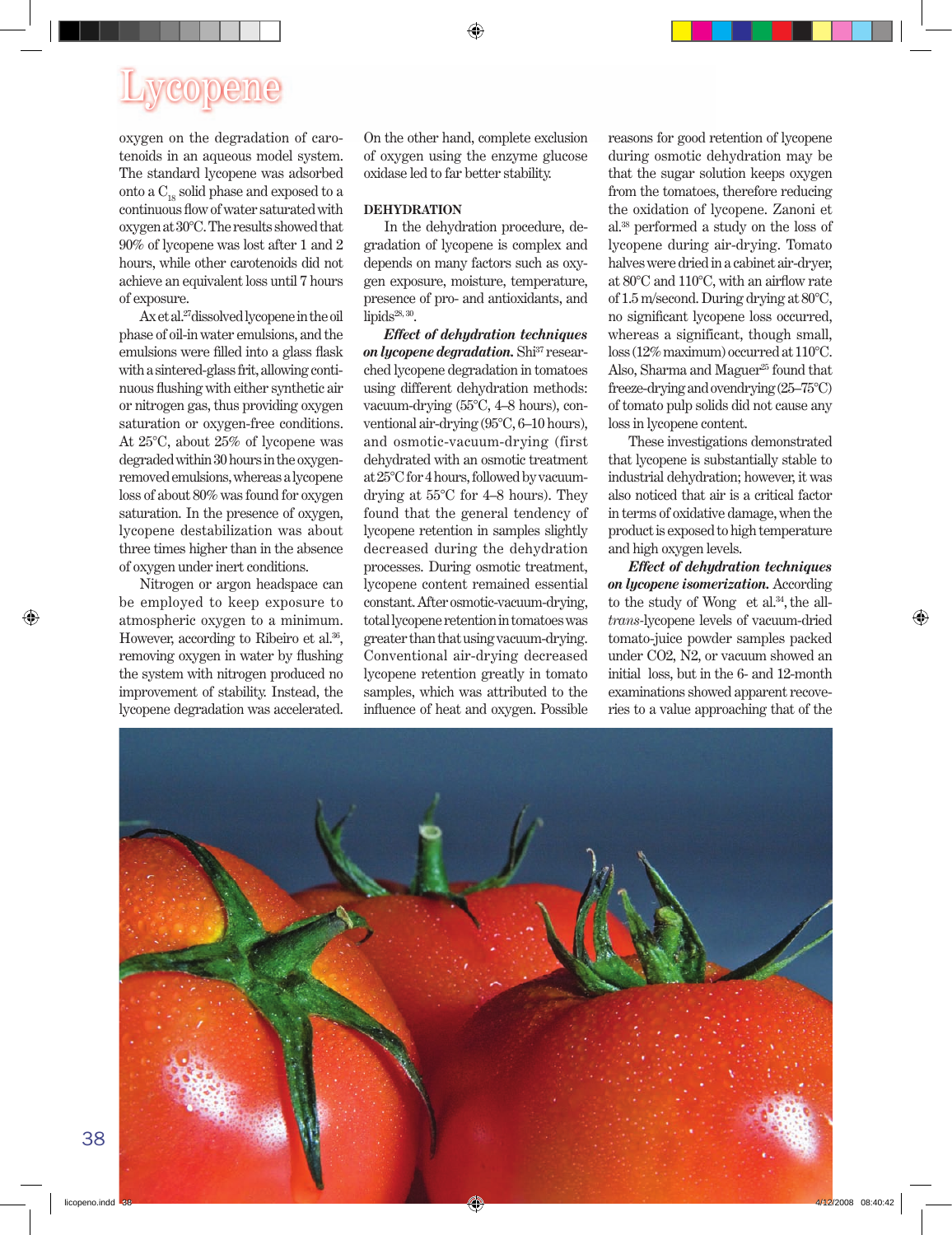all-*trans-*lycopene content of the tomato concentrate from which the experimental powders were made. This observation parallels that of publications by Zechmeister et al.<sup>10</sup> on the tendency of lycopene compounds to isomerize from one form to another with accompanying color changes. It was previously suggested that the first stage of lycopene degradation during drying and storage of tomato powders is the reversible isomerization of all-*trans*-lycopene to less colored, more oxidizable *cis* isomers<sup>13</sup>. Anguelova and Warthesen<sup>39</sup> found that *cis*-lycopene isomers, while present at low levels in raw tomatoes, may have increased during spray-drying of the powders. According to Nguyen and Schwartz $24$ , dehydration of tomatoes at mild temperatures does not usually cause significant losses in total lycopene content, but the conversion of *trans* to *cis* isomers always occurs in the dehydrated products. A study by Shi et al.37 showed (Table 4) that *cis* isomers were not detected in the fresh tomato samples, but a significant increase in the *cis* isomers with simultaneous decrease in the all-*trans* isomers was observed in the dehydrated tomato samples through the osmotic-vacuumdrying, vacuum-drying, and air-drying dehydration methods. It was observed that fewer *cis* isomers were present in osmotically dehydrated tomatoes as compared with those directly air-dried and vacuum-dried, which may due to the fact that osmotic solution remaining on the surface layer of the tomato prevents oxygen from penetrating and oxidizing lycopene. The highest amount of *cis* isomers was found in conventional airdried samples. Obviously, oxygen also

played an important role in lycopene isomerization. However, a study on the stability of spray-dried tomato powder conducted by Miers et al.<sup>40</sup> found the existence of some factor that prevented the reversion of the isomers to the all*trans*-lycopene. They suggested that the factor might have been related to the presence of sulfite in the spray-dried powder or related to the spray-drying process.

*Lycopene degradation and color changes of tomato-based foods.* Lycopene is located in chromoplasts dispersed throughout the tomato fruits. Lycopene appears as solid microcrystals so that the light reflected from them gives the tomato its typical bright red color. When lycopene is dissolved in lipids or other solvents, its color is yellow or dark orange, not red.

Tomatoes with osmotic treatment had more red color than those treated by air-drying and vacuum-drying, which indicated there was more lycopene in the samples. It was also possible that all-*trans*-lycopene had isomerized to *cis*-lycopene, which is less red than all*trans*-lycopene.

# **DEGRADATION OF LYCOPENE DURING STORAGE**

Lycopene is considered relatively stable during food processing; however, storage of tomato products may contribute to lycopene loss. During storage, light and oxygen have similar effects on lycopene as during processing. Temperature plays an important role in lycopene loss during storage. Water activity is another very important factor in the storage of the food products. While *trans* to *cis* isomerization typically occurs during processing, the storage of processed foods favors reversion from *cis* to *trans*, because of the relatively unstable state of *cis* isomers compared with the *trans* isomer<sup>41</sup>.

## **OXYGEN AND LIGHT**

The study of Sharma and Maguer<sup>25</sup> found that after 4 months' storage at room temperature, in the dark, lycopene loss reached 97% and 79% in freezedried and oven-dried (25–75°C) tomato pulp, respectively. The freeze-dried samples were more voluminous and fluffy in texture compared with the thin crust of sheets of oven-dried samples, which led to the suggestion that exposure of freeze-dried fibers to air and light caused lycopene loss at a faster rate. Lovric and Giovanelli<sup>12</sup> observed the effect of oxygen during the storage of lycopene powder by comparing samples stored in  $N_2$  and air (Table 5), and the results showed that oxygen is a critical factor for lycopene retention during storage.

Lavelli and Giovanelli<sup>42</sup> subjected tomato products (pulp in cans, puree in glass bottles, and paste in aluminium tubes) to accelerated aging (30°C, 40°C, and 50°C for 3 months). They found that lycopene remained stable in all samples (Table 6). Anguelova and Warthesen<sup>39</sup> subjected tomato powder to three treatments: light exposure at room temperature, 6°C, and 45°C in the dark. Differences among the storage treatments are not obvious from the data, but the amount of *cis* isomers as a percentage of the total lycopene increased to the 14–18% range, regardless of the storage conditions (Table 7). That the 6°C treatments did not yield a lesser

| TABLE 4 - TOTAL LYCOPENE AND <i>CIS</i> ISOMER CONTENT IN DEHYDRATED TOMATO SAMPLES |                                       |                   |                               |                    |  |
|-------------------------------------------------------------------------------------|---------------------------------------|-------------------|-------------------------------|--------------------|--|
| <b>Sample</b>                                                                       | Total lycopene ( $\mu$ g/g dry basis) | Lycopene loss (%) | All- <i>trans</i> isomers (%) | Cis isomers $(\%)$ |  |
| Fresh tomato                                                                        | $75.5^{\circ}$                        | $\Omega$          | 100                           | $\Omega$           |  |
| Osmotic treatment                                                                   | $75.5^{\circ}$                        | $\Omega$          | 100                           | $\Omega$           |  |
| Osmo-vacuum-dried                                                                   | 73.7 <sup>b</sup>                     | 2.4               | 93.5                          | 6.5                |  |
| Vacuum-dried                                                                        | $73.1^\circ$                          | 3.2               | 89.9                          | 10.1               |  |
| Air-dried                                                                           | 72.6d                                 | 3.9               | 84.4                          | 16.6               |  |

Data are presented as means of triplicate determinations.

Means in a column not sharing a common leter  $(ad)$  are significantly different (P<.01).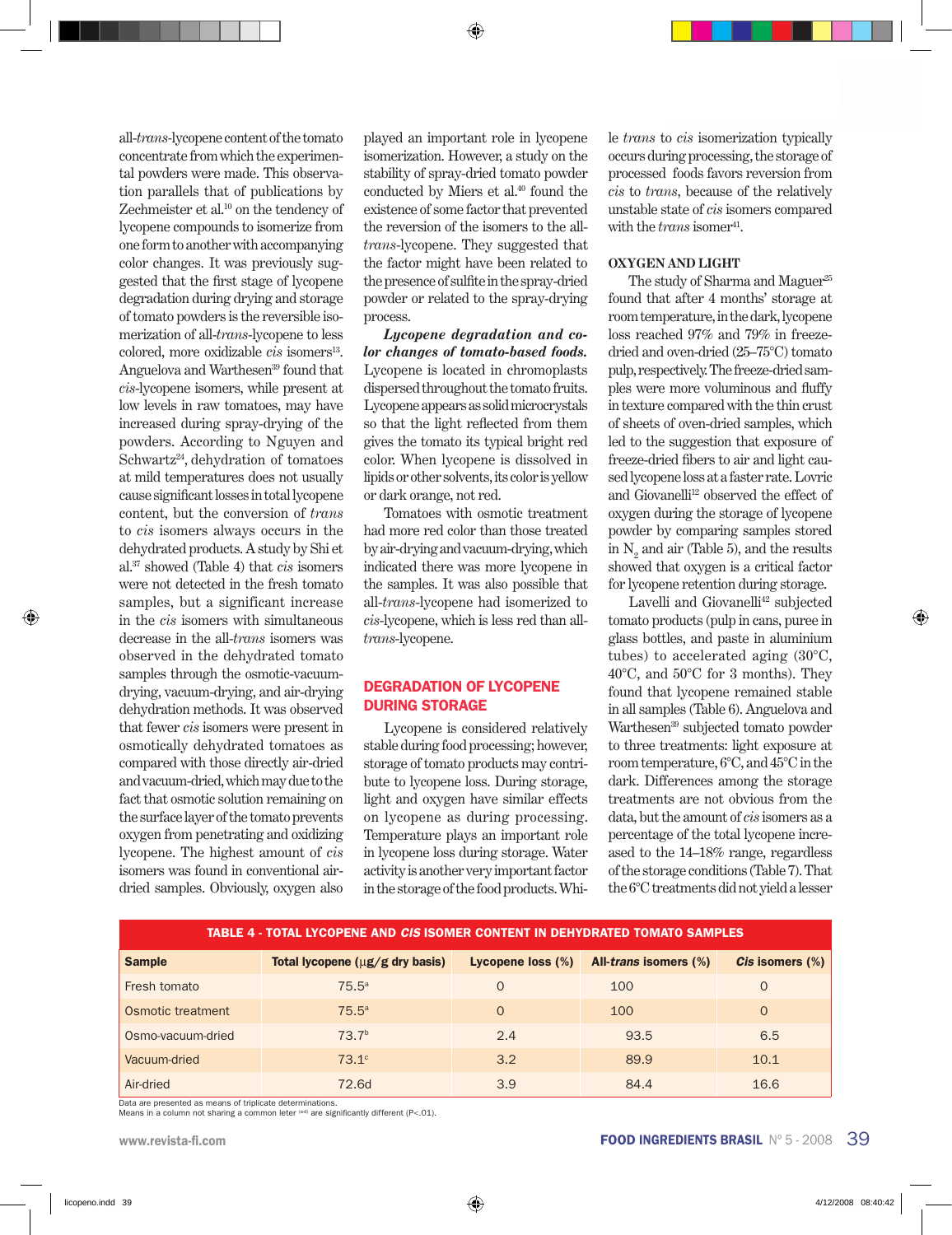

amount of 5,5'-di-*cis*-lycopene than the other two treatments was explained by the proposal that the degradation of *cis* isomer was due to autooxidation, since *cis* isomers were more susceptible to autooxidation than the all-*trans* isomer.

# **MOISTURE FOR DEHYDRATED FOOD PRODUCTS**

Prevention of deteriorative changes has been one of the major problems in the research on dehydrated foods. Water activity has a strong effect on stability of dehydrated food products<sup>44,45</sup>. The study of Ramakrishnan and Francis46 indicated that the water content of the system exerted a protective influence on some carotenoid pigments above and below monolayer values. The extent of protection varied with water content, the nature of the system, and also the type of carotenoid pigments. They suggested that the polarity of carotenoid molecules might play a role in modifying the moisture's effect for protection. Lovric et al.12 discussed the

### **TABLE 5 - TOTAL LYCOPENE RETENTION IN TOMATO POWDER STORED IN DIFERRENT ATMOSPHERES AND TEMPERATURES FOR DIFERENT INTERVALS**

| <b>Storage period (days)</b> | <b>Storage conditions</b>       | <b>Total lycopene retention (%)</b> |
|------------------------------|---------------------------------|-------------------------------------|
| Fresh tomato powder          |                                 | 100.0                               |
| 30                           | $N_2$ , 2°C                     | 85.5                                |
|                              | $N_2$ , 20 $\mathrm{C}$         | 90.0                                |
|                              | Air, 2°C                        | 37.0                                |
|                              | Air, 20°C                       | 46.3                                |
| 80                           | $N_2$ , 2°C                     | 66.3                                |
|                              | $N_2$ , 20 $\mathrm{^{\circ}C}$ | 78.5                                |
|                              | Air, 2°C                        | 11.3                                |
|                              | Air, 20°C                       | 28.7                                |
| 160                          | $N_2$ , 2°C                     | 54.2                                |
|                              | $N_2$ , 20 $°C$                 | 76.5                                |
|                              | Air, 2°C                        | 9.35                                |
|                              | Air, 20°C                       | 25.5                                |
| 210                          | $N_2$ , 2°C                     | 53.3                                |
|                              | $N_2$ , 20 $°C$                 | 69.8                                |
|                              | Air, 2°C                        | 8.55                                |
|                              | Air, 20°C                       | 23.0                                |
| 385                          | $N_2$ , 2°C                     | 53.0                                |
|                              | $N_2$ , 20 $\mathrm{^{\circ}C}$ | 65.8                                |
|                              | Air, 2°C                        | 8.2                                 |
|                              | Air, 20°C                       | 21.8                                |

| <b>TABLE 6 - PERCENT VARIATION OF LYCOPENE IN TOMATO PRODUCTS</b> |                                            |                 |  |  |
|-------------------------------------------------------------------|--------------------------------------------|-----------------|--|--|
|                                                                   | <b>Temperature (<math>\degree</math>C)</b> | Lycopene $(\%)$ |  |  |
| Pulp                                                              | 25                                         | 100             |  |  |
| Overheated pulp                                                   | 40                                         | 99              |  |  |
| Paste                                                             | 30                                         | 99              |  |  |
| Paste                                                             | 40                                         | 89              |  |  |

effect of very low moisture content on the oxidative stability of dried tomatoes and concluded that the protective activity of water can be ascribed to a number of factors: First, water can inactivate pro-oxidative metal ions, which are present in traces. Second, the hydrogen bonding between hydroperoxide molecules and water results in delayed chain propagation reactions in lipid autooxidation. Finally, water can compete with oxygen for the active absorption sites. However, literature data were controversial on the moisture level that would be favored for stability of products.

Data from Zanoni et al.28and Abushita et al.43showed that very low moisture content or very low water activity seems to favor oxidative degradation in tomato products. According to the study of Zanoni et al.<sup>28</sup>, adequate shelf life was obtained at relatively high moisture content (30–40%) and at high water activity (0.8–0.86). A low moisture content (12%) of dried tomato halves seems to promote oxidative damage. It was explained that when the moisture content falls below the monolayer moisture content of the product, an increase in oxidation may occur.

Giovanelli and Paradiso<sup>47</sup> air-dried commercial tomato pulp to two final moisture levels: dried pulp (DP) (moisture  $\sim 9\%$ , water activity  $\sim 0.35$ ) and intermediate-moisture pulp (IMP) (moisture  $\sim$ 23%, water activity  $\sim$ 0.7) and stored them in airtight clear glass bottles in the dark without effective air exclusion for 5 months at 4°C, 20°C, and 37°C.

All-*trans*-lycopene degradation was negligible in DP stored at 20°C and 37°C, while some decrease was observed in DP stored at 4°C (about 18% loss after 5 months). All-*trans*lycopene degradation was more significant in IMP and was inversely related to storage temperature, showing about 28%, 38%, and 75% loss after 5 months of storage at 37°C, 20°C, and 4°C, respectively. The result implied that IMP was more sensitive than DP toward lycopene degradation reactions. Also, it was concluded that the moisture level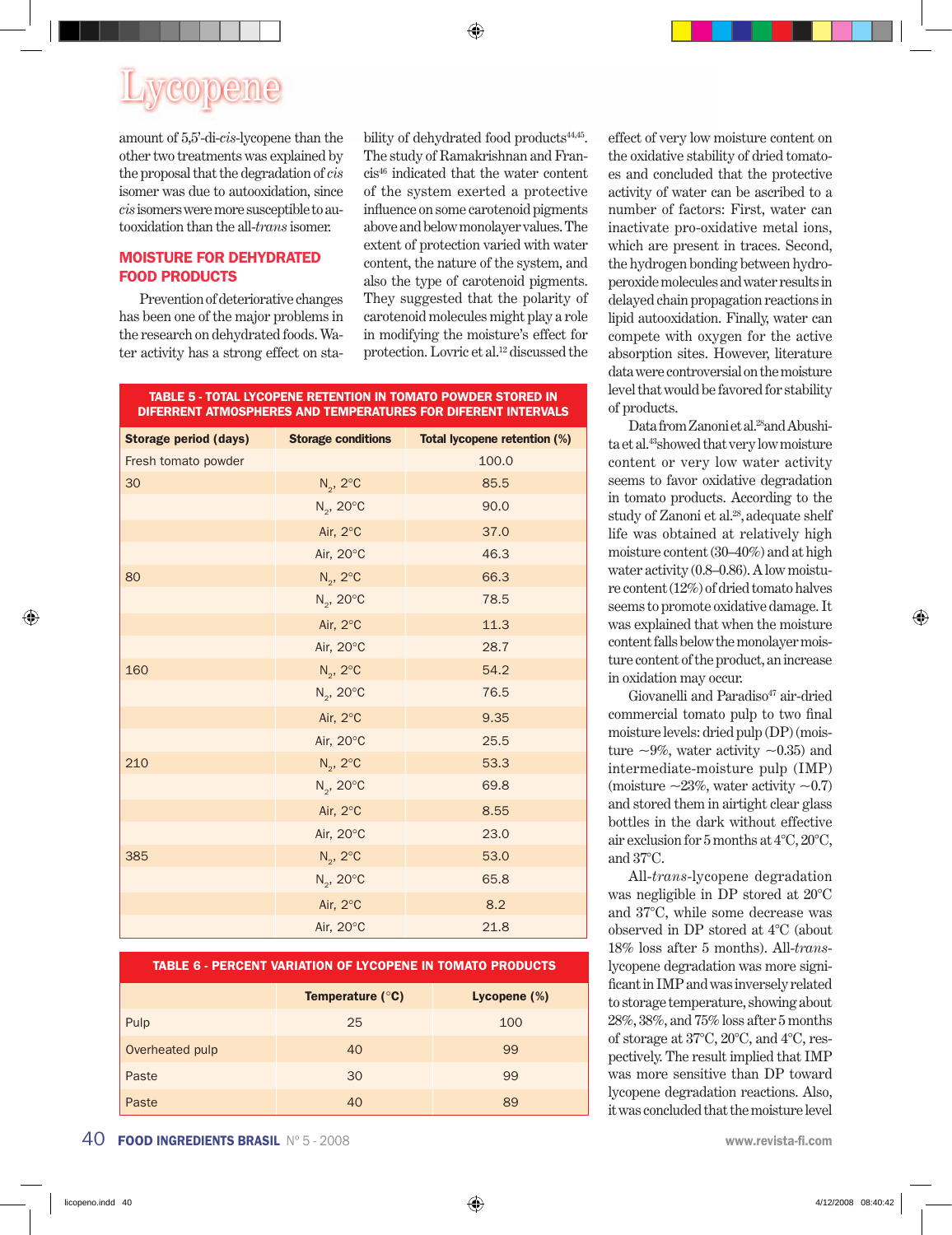#### **TABLE 7 - CONTENTS OF PRESUMPTIVE 5,5' -DI-***CIS***-LYCOPENE IN TOMATO POWERDS (PERCENTAGE OF TOTAL LYCOPENE IN THE SAMPLE) AFTER A GIVEN STORAGE PERIOD UNDER FLUORESCENT LIGHT (38,500 LUX)**

| <b>Tomato powder T1</b> |                       |               | <b>Tomato powder T2</b> |                       |               |              |
|-------------------------|-----------------------|---------------|-------------------------|-----------------------|---------------|--------------|
| <b>Weeks</b>            | <b>Light exposure</b> | $6^{\circ}$ C | $45^\circ C$            | <b>Light exposure</b> | $6^{\circ}$ C | $45^\circ C$ |
| $\Omega$                | 4,3                   | 4.3           | 4.3                     | 6.2                   | 6.2           | 6.2          |
| $\mathbf{1}$            | 5.6                   | 4.8           | 6.0                     | 6.7                   | 6.1           | 5.9          |
| $\overline{2}$          | 5.8                   | 5.4           | 5.3                     | 5.2                   | 7.6           | 6.3          |
| 3                       | 7.0                   | 5.5           | 5.4                     | 5.5                   | 6.4           | 7.0          |
| $\overline{4}$          | 8.6                   | 9.4           | 9.1                     | 7.7                   | 6.8           | 7.8          |
| 5                       | 8.1                   | 11.0          | 12.8                    | 11.0                  | 11.7          | 12.1         |
| 6                       | 14.2                  | 18.4          | 14.6                    | 14.1                  | 18.2          | 14.1         |

in DP (approximately 9%) provides some of the protective effect, whereas at higher moisture levels (such as the approximately 23% found in IMP) the solvent effect of water prevails, and reactions are favored by enhanced mobility of reaction substrates and cosubstrates. Since the experiments were on different kind of tomato products, the different product matrix could be a reason for the difference.

# **TEMPERATURE FOR DEHYDRATED FOOD PRODUCTS**

Literature data about the effects of storage temperature on the stability of lycopene in dehydrated tomato products did not give concurring conclusions either. The study of Giovanelli and Paradiso<sup>47</sup> found that lycopene had maximum loss in DP and IMP stored at 4°C. Anguelova and Warthesen<sup>39</sup> found that lycopene and color retention were higher in tomato powder stored at 6°C compared with 45°C. Lovric observed that color, total lycopene, and all-*trans*lycopene in foam-mat-dried tomato powder were better retained at 20°C compared with -10°C, 2°C, and 37°C (in both cases products were stored in air and in the dark). It was explained that all-*trans*-lycopene is partly converted to *cis* isomers during drying and that reisomerization from *cis* isomers to the all-*trans* form is favored at 20°C (with respect to -10°C and 2°C). Since *cis* isomers are more readily oxidized than

all-*trans* isomers, lycopene oxidation during storage occurred faster when a high *cis* isomer ratio was present. Review of published data about lycopene stability in dehydrated tomato products leads to the conclusion that low storage temperatures as well as very low water activity and moisture levels have a prooxidative effect. Moreover, oxygen solubility increases at lower temperatures, and this could be of some importance in a particulate matter such as tomato pulp pieces<sup>13</sup>.

Tissue from the fruit center of each of nine individual watermelons was stored at -20°C or -80°C as either small chunks or puree and periodically sampled over a year's time. Initial freeze-thaw experiments indicated that a small percentage of lycopene, approximately 4–6%, degraded during an initial freeze-thaw. Analyses of the samples showed a loss of approximately 30–40% lycopene over a year's storage at -20°C and a loss of approximately 5–10% over the same period at -80°C. Lycopene was slightly more stable in pureed compared with diced watermelon tissue at -20°C, but not at -80°C.48 A similar result in frozen tomato pulp was observed by Sharma and Maguer<sup>25</sup> in that lycopene loss in tomato pulp when stored in the frozen state under vacuum and dark was 16.2% after 60 days. They suggested the possibility of an autocatalytic reaction.

The obviously controversial results about the optimal storage moisture and temperature indicate a need for further research.

# **SUMMARY**

Lycopene remains relatively stable during typical food processing procedures, except at extreme conditions (for example, very high temperature or very long time heating). *Trans* and *cis* isomerization may happen during processing, especially in the presence of fat, but then reisomerization always followed during storage time. Light and oxygen are two other important factors during food processing and storage, and should be avoided during long time storage. Autooxidation may cause final fragmentation of the lycopene molecule, which induces an off-flavor to the products.

Dehydrated tomato products are sensitive to color fading and loss of acceptability mainly due to lycopene isomerization and oxidation. Two major storage conditions—moisture content and temperature—and their effects are not completely understood. Therefore, a deeper investigation of lycopene isomerization and autooxidation mechanism and kinetics is needed to define optimal storage conditions for various tomato products.

Some controversial experimental results may be due to the different protective effects from different food matrices.

It was found that the carotenoid pigments (β-carotene, apo-8'-carotenal, and canthaxanthin) in starch were relatively more stable to autooxidative  $changes than in cellulose systems<sup>46</sup>. The$ research of Ribeiro et al.36 also showed that lycopene stability strongly depends on the food system. When lycopene emulsions were diluted in foods, lycopene was found to be very stable in orange juice, considerable lycopene loss was found in skimmed milk, and lycopene degraded very rapidly in water. Therefore, future research should pay more attention on the protective effect of different food matrices on stability of lycopene.